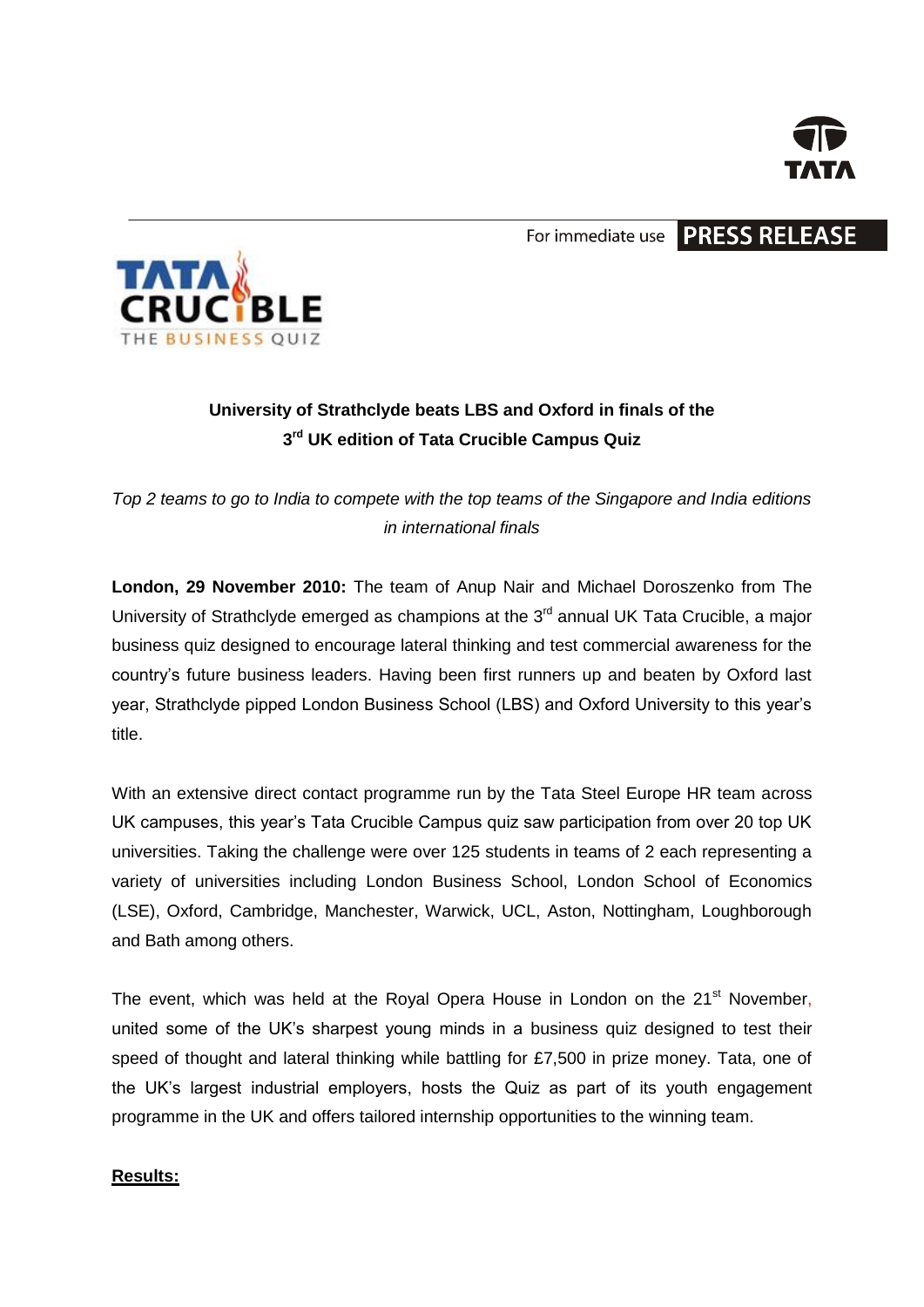- 1<sup>st</sup> place: Mr. Anup Karath Nair / Mr. Michael Doroszenko, University of Strathclyde, Glasgow (This is the second year running that University of Strathclyde has reached the finals)
- 2nd place: Lien Chang Luen / Wouter Van Der Gaag, London Business School, London
- 3rd place: Mr. Rousseau Dasgupta / Mr. Timothy Kovoor, Oxford University

The Tata Crucible Campus Quiz is already an established event in University calendars in India and Singapore, and is now in its third year in the UK. The top prize awarded was £4,000 and an internship with a Tata company with  $2^{nd}$  and  $3^{rd}$  places taking home £2,000 and £1,500 respectively, besides a host of other prizes for finalists and the audience. The top two teams from the UK edition will travel to India early next year for an international final with the top two teams each from Singapore and India editions of the Quiz.

### **Peter Unsworth, CEO at Tata Global Beverages said:**

*"I congratulate our runners up from LBS and Oxford for putting up an impressive fight but we are delighted to crown the team from The University of Strathclyde as this year's winners and wish them the best of luck for the International Finals next year.* 

*"The Tata Crucible offers a fun, interactive way for students to embrace a chance to test their lateral thinking and business knowledge with the possibility to win an internship with one of the world's most diverse businesses."*

### **Tor Farquhar, Group Human Resources Director, Tata Steel Europe said:**

*"Tata Steel was delighted to have been involved in this year's Crucible.* 

*"We had a fantastic day, the quiz is the perfect platform for students to test their commercial knowledge and challenge themselves among their peer group.* 

*"Business experience can be hard to come by for today's graduates and we are delighted to offer the winners from Strathclyde an internship with Tata next summer."*

### **Mr. Anup Karath Nair, University of Strathclyde, Glasgow said:**

*"Students are faced with a tough job market and it is reassuring to see that businesses do care. It was a hard race but I'm glad we finally emerged victorious and have the chance for an internship with Tata next summer.*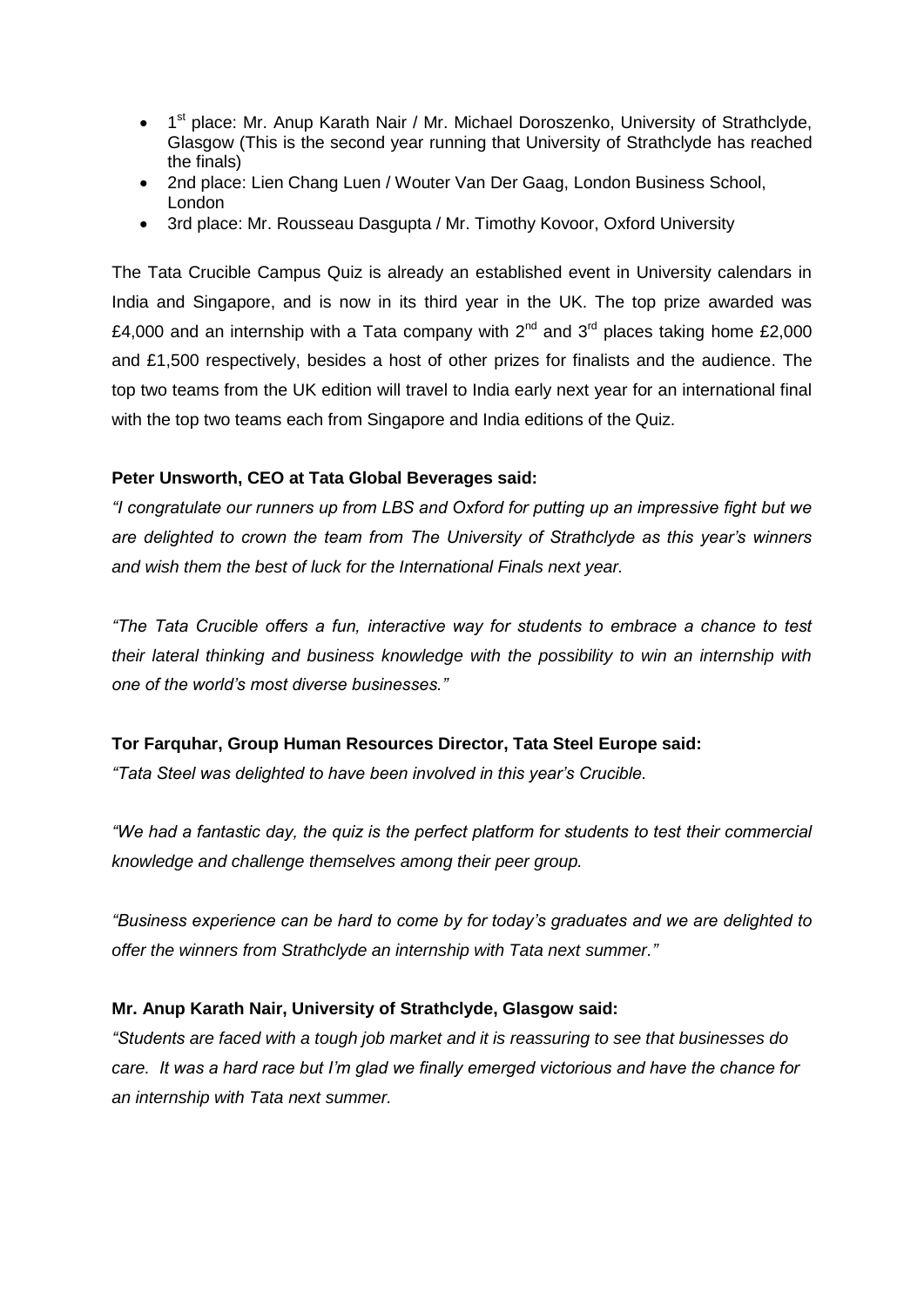*"Tata Crucible is a great forum to interact and compete with other students from across the UK and beyond*. *We're very excited, and a little nervous, to be through to the International Finals against teams from India and Singapore."*

**For other details, please visit [www.tatacrucible.com/uk](http://www.tatacrucible.com/uk)**

**- Ends -**

#### **Tata – in the UK and internationally**

The Tata group comprises over 90 operating companies in seven business sectors: communications and information technology, engineering, materials, services, energy, consumer products and chemicals. The group has operations in more than 80 countries across six continents, and its companies export products and services to 85 countries. The total revenue of Tata companies, taken together, was \$67.4 billion in 2009-10, with 57 per cent of this coming from business outside India. Tata companies employ around 395,000 people worldwide. The Tata name has been respected in India for 140 years for its adherence to strong values and business ethics.

Every Tata company or enterprise operates independently. Each of these companies has its own board of directors and shareholders, to whom it is answerable. There are 28 publicly listed Tata enterprises and they have a combined market capitalisation of about \$95.13 billion (as on November 25, 2010), and a shareholder base of 3.4 million. The major Tata companies are Tata Steel, Tata Motors, Tata Consultancy Services (TCS), Tata Power, Tata Chemicals, Tata Global Beverages, Indian Hotels and Tata Communications.

Tata has more than a century of experience in the UK, its leading international market. Tata is one of the largest investors and employers in the UK, comprising 19 companies and a 41,000-strong workforce spread right across the region. The Tata group of companies includes some well-known brands in the UK, among them: Tata Steel Europe (formerly Corus), Tata Motors/Jaguar Land Rover, Tata Consultancy Services (TCS), Tetley Tea (part of Tata Global Beverages), Quilon and The Bombay Brasserie. In addition, Tata Communications, Brunner Mond/Tata Chemicals and Taj Hotels are all significant players in their respective fields.

Five core values – integrity, understanding, excellence, unity and responsibility – are woven into the fabric of Tata companies and their brands, and are fundamental to guiding their success around the globe.

The Tata name is a unique asset, representing 'Leadership with Trust'. It stands for consistent business excellence and profitable growth, with a commitment to the communities it serves, fair and ethical business conduct, and adherence to high standards of corporate governance.

---------------------------------------------------------------------------------------------------------------------------